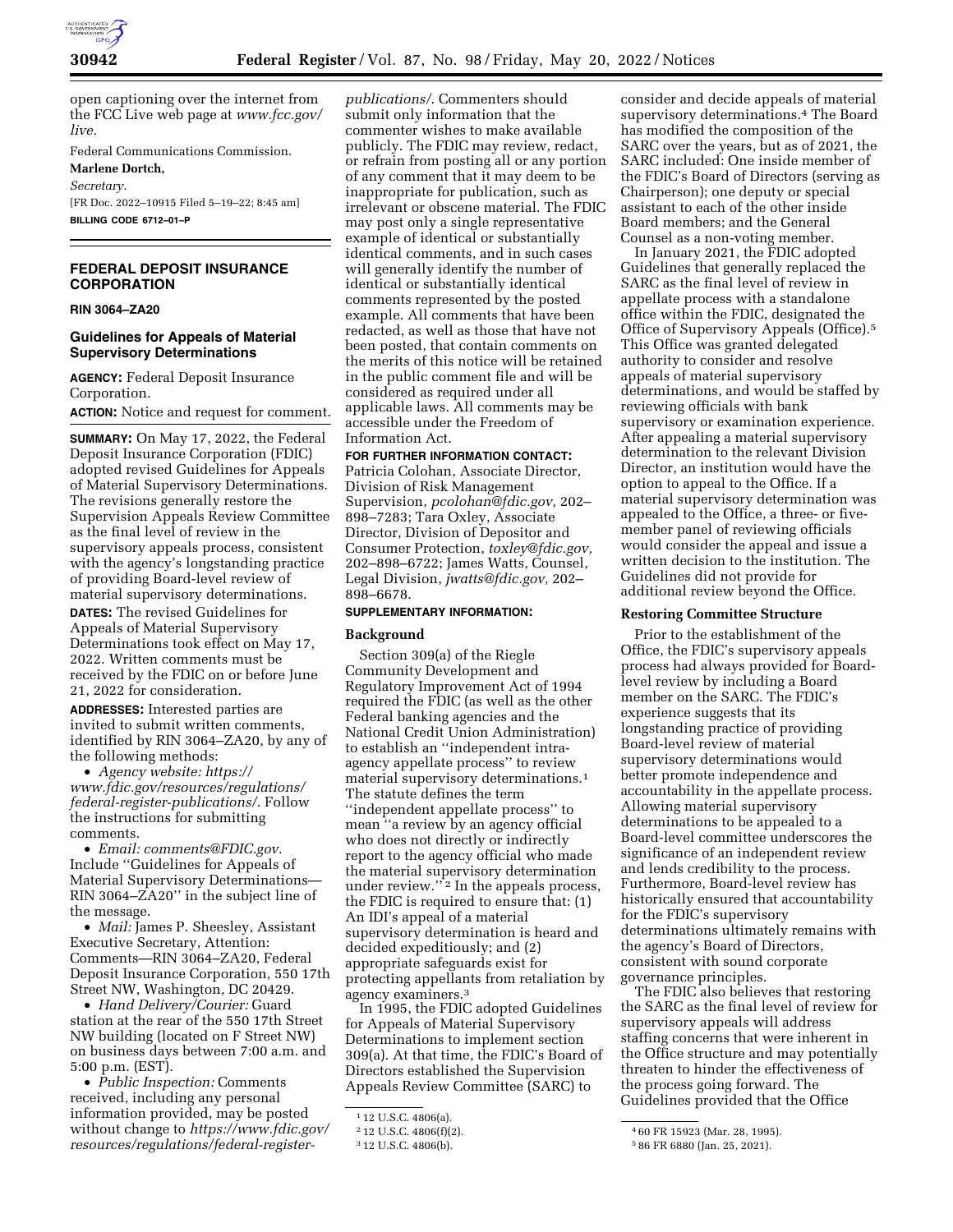would be staffed with reviewing officials hired for terms, and current government officials were ineligible to serve as reviewing officials. The FDIC also noted that it expected to employ reviewing officials on a part-time, intermittent basis.<sup>6</sup> Given these constraints, experience suggests that it may be challenging to recruit and retain individuals with sufficient expertise and judgment to make final supervisory decisions on behalf of the agency. Inability to adequately staff the Office on an ongoing basis would prevent the agency from satisfying its statutory mandate to expeditiously hear and decide appeals of material supervisory determinations. By contrast, vacancies on the SARC can be filled more promptly through existing routine internal processes, minimizing potential impact on the administration of appeals. Reliance on existing staff rather than employees dedicated solely to the appeals function (even on a part-time basis) is also a more cost-effective use of the Deposit Insurance Fund, given the historically infrequent nature of supervisory appeals.<sup>7</sup>

For these reasons, the FDIC has reconstituted the SARC and adopted revised Guidelines that restore the SARC as the final level of review of material supervisory determinations made by the FDIC.8 Consistent with the composition of the SARC as it stood in 2021, the SARC will include: One inside member of the FDIC's Board of Directors (serving as Chairperson); a deputy or special assistant to each of the other inside Board members; and the General Counsel as a non-voting member. Also consistent with the prior structure of the SARC, the Chairperson of the FDIC's Board of Directors will have the authority to designate alternate members in the event of vacancies.

The revised Guidelines also include changes to certain procedural provisions that are intended to reflect the restoration of the SARC structure in the appeals process. For example, the SARC Chairperson will have the authority to extend the timeframes where supervisory appeal rights are suspended while a formal enforcement action is being pursued, and to approve an institution's submission of evidence that was not previously submitted to the

Division Director for review. The SARC Chairperson also may provide guidance to Division Directors in response to procedural questions relating to appeals. These authorities are consistent with the SARC Chairperson's authorities under the Guidelines that were in effect until December 2021.

# **Communications With Supervisory Staff**

The revised Guidelines also eliminate a provision that was added in 2021 specifically to accommodate an independent Office of Supervisory Appeals. This provision required that any communications between the Office and supervisory staff be in writing and shared with an appealing bank. As a conforming change, and given the broad responsibilities that SARC members have in their normal duties, the FDIC believes that a provision limiting communications with supervisory staff is no longer appropriate.

### **Formal Enforcement-Related Decisions**

comment is not required. **9 1.2020**. **1.2020 1.3280** (Sep. 1, 2020). In the revised Guidelines, the FDIC is retaining the provisions for considering formal enforcement-related decisions (and their underlying facts and circumstances) that were adopted in 2021 to clarify the intersection of the supervisory appeals process and the administrative enforcement process. The revised Guidelines include one enhancement to these provisions. Specifically, the Guidelines previously stated that if the FDIC provided written notice to an institution that it is determining whether a formal enforcement action is merited, the FDIC would have 120 days from the date of the notice to issue an Order of Investigation, a Notice of Charges, or to provide the institution with a draft consent order; if the FDIC failed to do so, supervisory appeal rights would be made available under the Guidelines. In some instances, however, when the FDIC provides notice that it is determining whether a formal enforcement action is merited, it invites the institution to provide additional information. This can serve as an important channel of communication between institutions and supervisory staff, but the timeframes contained in the Guidelines did not account for the possibility of an institution providing information in response to the FDIC's notice. The FDIC believes that the process should provide ample opportunity to review information provided by the institution before taking enforcement action. Accordingly, the revised Guidelines provide that the FDIC has 120 days to take action from

or the date of the most recent submission of information from the institution, whichever is later.

# **Other Aspects of the Appeals Process**

Aside from the substitution of the SARC for the Office as the final level of review, most aspects of the supervisory appeals process remain unchanged. The revised Guidelines continue to encourage institutions to make goodfaith efforts to resolve disputes with the on-site examiner and/or the appropriate Regional Office. While such efforts are not required under the process, the FDIC's experience suggests that they may narrow the matters in dispute or eliminate the need for an appeal in some instances.

The revised Guidelines also continue to provide for review by the appropriate Division Director before an appeal to the SARC may be submitted. The Division Director will have 45 days to consider the appeal and issue a written decision on the supervisory matters at issue.

In addition, the revised Guidelines continue to include provisions for considering formal enforcement-related decisions (and their underlying facts and circumstances) that were adopted in 2021 to clarify the intersection of the supervisory appeals process and the administrative enforcement process. These provisions were intended to allow sufficient time to review the facts and circumstances that lead to formal enforcement actions and ensure that such actions were not brought prematurely, and to allow sufficient time for institutions to consider and execute consent orders.9 The FDIC believes these clarifying provisions have been beneficial and should be retained.

### **Effective Date**

These revised Guidelines took effect on May 17, 2022. The FDIC believes that taking action quickly in this instance minimizes the potential for confusion among insured depository institutions with respect to the process they must follow in the event they wish to appeal a material supervisory determination.

### **Request for Comment**

The FDIC invites comment on all aspects of the revised Guidelines. In particular, the FDIC is considering how it may further enhance the supervisory appeals process to include the Ombudsman's perspective. When the FDIC amended the Guidelines in 2021, it formalized its process for including the Ombudsman's views in the consideration of appeals. Specifically, copies of appeals to the Office were also

<sup>6</sup> 85 FR 54377, 54378 (Sep. 1, 2020).

<sup>7</sup> In the fifteen years prior to the establishment of the Office, 51 appeals were submitted to the SARC out of 113,448 examinations. Some of these appeals were withdrawn prior to a decision, raised issues that were not reviewable under the Guidelines, or<br>became moot because the institution had failed.

<sup>&</sup>lt;sup>8</sup> While the FDIC has periodically amended the Guidelines through the notice and comment process that generally applies to rulemakings, soliciting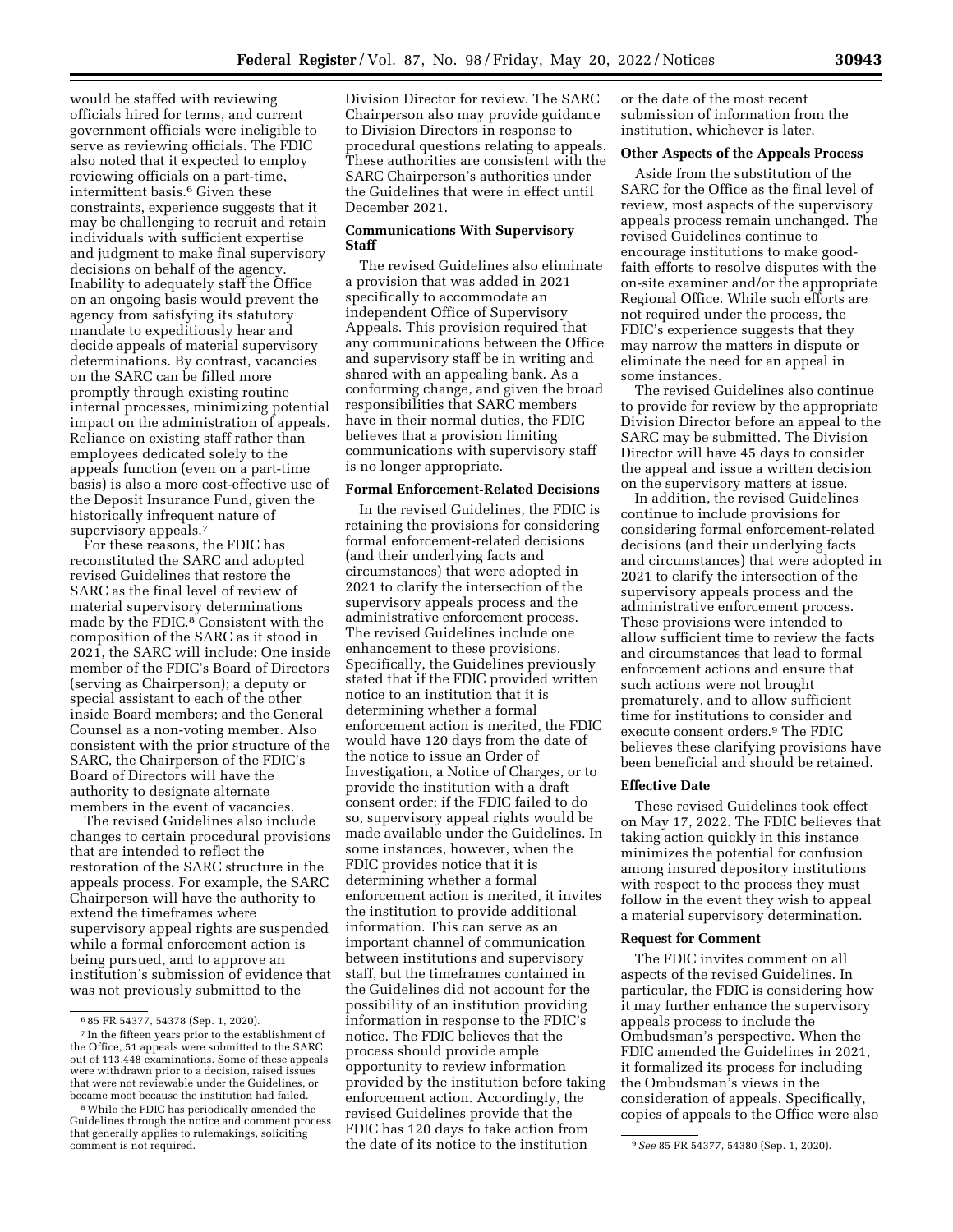provided to the Ombudsman, and the Ombudsman could submit views to the panel for consideration. The revised Guidelines retain this process, allowing the Ombudsman to submit views regarding an appeal to the SARC. Are there other enhancements to the process the FDIC should consider to include the Ombudsman's perspective, while remaining consistent with the Ombudsman's role as a neutral liaison between supervised institutions and the FDIC?

For the reasons set out in the preamble, the Federal Deposit Insurance Corporation adopts the Guidelines for Appeals of Material Supervisory Determinations as set forth below.

### **Guidelines for Appeals of Material Supervisory Determinations**

#### *A. Introduction*

Section 309(a) of the Riegle Community Development and Regulatory Improvement Act of 1994 (Pub. L. 103–325, 108 Stat. 2160) (Riegle Act) required the Federal Deposit Insurance Corporation (FDIC) to establish an independent intra-agency appellate process to review material supervisory determinations made at insured depository institutions that it supervises. The Guidelines for Appeals of Material Supervisory Determinations (Guidelines) describe the types of determinations that are eligible for review and the process by which appeals will be considered and decided. The procedures set forth in these Guidelines establish an appeals process for the review of material supervisory determinations by the Supervision Appeals Review Committee (SARC).

#### *B. SARC Membership*

The following individuals comprise the three (3) voting members of the SARC: (1) One inside FDIC Board member, either the Chairperson, the Vice Chairperson, or the FDIC Director (Appointive), as designated by the FDIC Chairperson (this person would serve as the Chairperson of the SARC); and (2) one deputy or special assistant to each of the inside FDIC Board members who are not designated as the SARC Chairperson. The General Counsel is a non-voting member of the SARC. The FDIC Chairperson may designate alternate member(s) to the SARC if there are vacancies so long as the alternate member was not involved in making or affirming the material supervisory determination under review. A member of the SARC may designate and authorize the most senior member of his or her staff within the substantive area

of responsibility related to cases before the SARC to act on his or her behalf.

#### *C. Institutions Eligible To Appeal*

The Guidelines apply to the insured depository institutions that the FDIC supervises (*i.e.,* insured State nonmember banks, insured branches of foreign banks, and state savings associations), and to other insured depository institutions for which the FDIC makes material supervisory determinations.

#### *D. Determinations Subject To Appeal*

An institution may appeal any material supervisory determination pursuant to the procedures set forth in these Guidelines.

(1) Material supervisory determinations include:

(a) CAMELS ratings under the Uniform Financial Institutions Rating System;

(b) IT ratings under the Uniform Rating System for Information Technology;

(c) Trust ratings under the Uniform Interagency Trust Rating System;

(d) CRA ratings under the Revised Uniform Interagency Community Reinvestment Act Assessment Rating System;

(e) Consumer compliance ratings under the Uniform Interagency Consumer Compliance Rating System;

(f) Registered transfer agent examination ratings;

(g) Government securities dealer examination ratings;

(h) Municipal securities dealer examination ratings;

(i) Determinations relating to the appropriateness of loan loss reserve provisions;

(j) Classifications of loans and other assets in dispute the amount of which, individually or in the aggregate, exceeds 10 percent of an institution's total capital;

(k) Determinations relating to violations of a statute or regulation that may affect the capital, earnings, or operating flexibility of an institution, or otherwise affect the nature and level of supervisory oversight accorded an institution;

(l) Truth in Lending Act (Regulation Z) restitution;

(m) Filings made pursuant to 12 CFR 303.11(f), for which a request for reconsideration has been granted, other than denials of a change in bank control, change in senior executive officer or board of directors, or denial of an application pursuant to section 19 of the Federal Deposit Insurance Act (FDI Act), 12 U.S.C. 1829 (which are contained in 12 CFR 308, subparts D, L, and M,

respectively), if the filing was originally denied by the Director, Deputy Director, or Associate Director of the Division of Depositor and Consumer Protection (DCP) or the Division of Risk Management Supervision (RMS);

(n) Decisions to initiate informal enforcement actions (such as memoranda of understanding);

(o) Determinations regarding the institution's level of compliance with a formal enforcement action; however, if the FDIC determines that the lack of compliance with an existing formal enforcement action requires an additional formal enforcement action, the proposed new enforcement action is not appealable;

(p) Matters requiring board attention; and

(q) Any other supervisory determination (unless otherwise not eligible for appeal) that may affect the capital, earnings, operating flexibility, or capital category for prompt corrective action purposes of an institution, or that otherwise affects the nature and level of supervisory oversight accorded an institution.

(2) Material supervisory determinations do not include:

(a) Decisions to appoint a conservator or receiver for an insured depository institution, and other decisions made in furtherance of the resolution or receivership process, including but not limited to determinations pursuant to parts 370, 371, and 381, and section 360.10 of the FDIC's rules and regulations;

(b) Decisions to take prompt corrective action pursuant to section 38 of the FDI Act, 12 U.S.C. 1831*o;* 

(c) Determinations for which other appeals procedures exist (such as determinations of deposit insurance assessment risk classifications and payment calculations); and

(d) Formal enforcement-related actions and decisions, including determinations and the underlying facts and circumstances that form the basis of a recommended or pending formal enforcement action.

(3) A formal enforcement-related action or decision commences, and becomes unappealable, when the FDIC initiates a formal investigation under 12 U.S.C. 1820(c) (Order of Investigation), issues a notice of charges or a notice of assessment under 12 U.S.C. 1818 or other applicable laws (Notice of Charges), provides the institution with a draft consent order, or otherwise provides written notice to the institution that the FDIC is reviewing the facts and circumstances presented to determine if a formal enforcement action is merited under applicable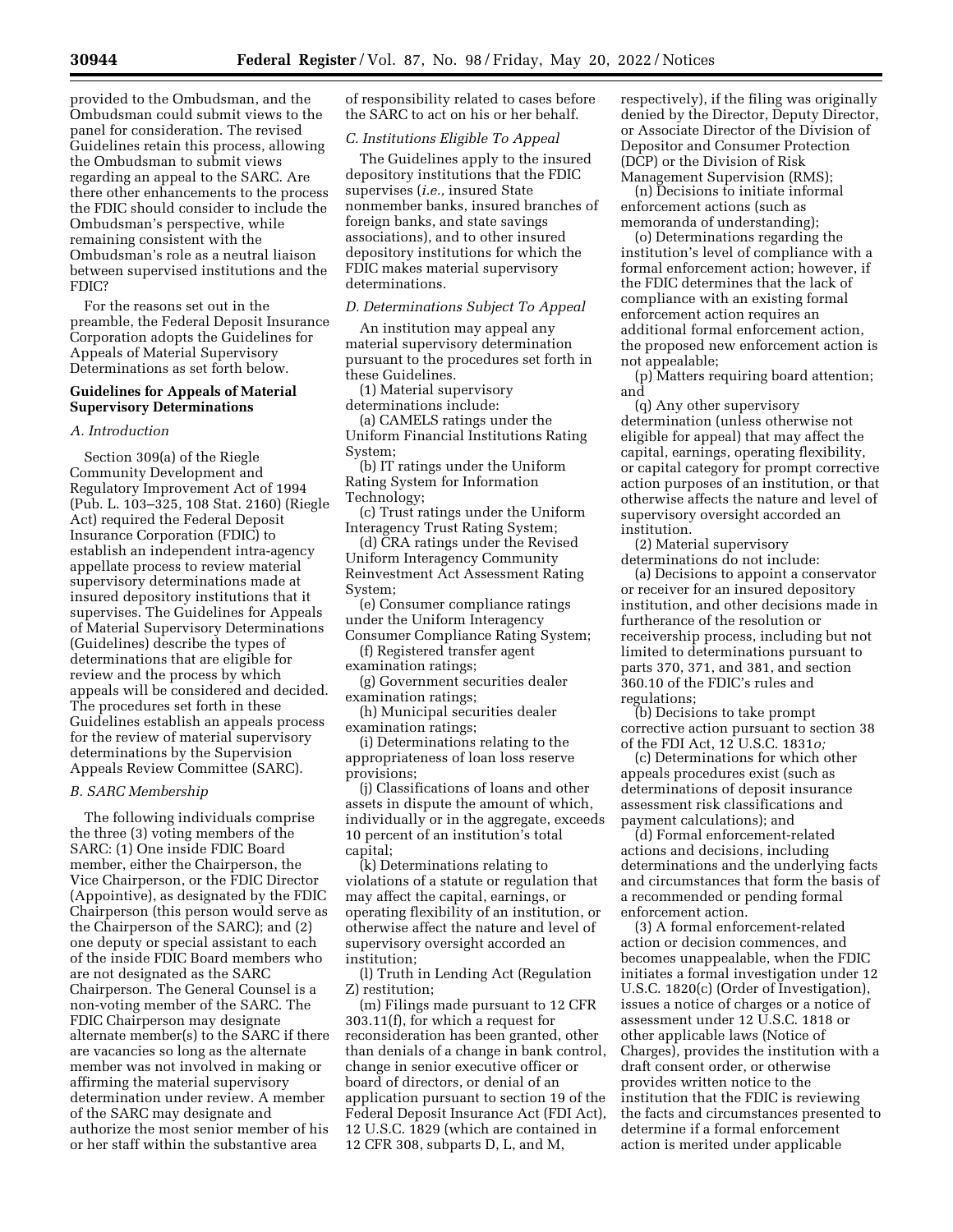statutes or published enforcementrelated policies of the FDIC, including written notice of a referral to the Attorney General pursuant to the Equal Credit Opportunity Act (ECOA) or a notice to the Secretary of Housing and Urban Development (HUD) for violations of ECOA or the Fair Housing Act (FHA). Such notice may be provided in the transmittal letter accompanying a Report of Examination. For the purposes of these Guidelines, remarks in a Report of Examination do not constitute written notice that the FDIC is reviewing the facts and circumstances presented to determine if a proposed enforcement action is merited. Commencement of a formal enforcement-related action or decision will not suspend or otherwise affect a pending request for review or appeal that was submitted before the commencement of the formal enforcement-related action or decision.

(4) Additional Appeal Rights:

(a) In the case of any written notice from the FDIC to the institution that the FDIC is determining whether a formal enforcement action is merited, the FDIC must issue an Order of Investigation, issue a Notice of Charges, or provide the institution with a draft consent order within 120 days of such a notice, or the most recent submission of information from the institution, whichever is later, or appeal rights will be made available pursuant to these Guidelines. If the FDIC timely provides the institution with a draft consent order and the institution rejects the draft consent order in writing, the FDIC must issue an Order of Investigation or a Notice of Charges within 90 days from the date on which the institution rejects the draft consent order in writing or appeal rights will be made available pursuant to these Guidelines. The FDIC may extend these periods, with the approval of the SARC Chairperson, after the FDIC notifies the institution that the relevant Division Director is seeking formal authority to take an enforcement action.

(b) In the case of a referral to the Attorney General for violations of the ECOA, beginning on the date the referral is returned to the FDIC, the FDIC must proceed in accordance within paragraph (a), including within the specified timeframes, or appeal rights will be made available pursuant to these Guidelines.

(c) In the case of providing notice to HUD for violations of the ECOA or the FHA, beginning on the date the notice is provided, the FDIC must proceed in accordance within paragraph (a), including within the specified timeframes, or appeal rights will be

made available pursuant to these Guidelines.

(d) Written notification will be provided to the institution within 10 days of a determination that appeal rights have been made available under this section.

(e) The relevant FDIC Division and the institution may mutually agree to extend the timeframes in paragraphs (a), (b), and (c) if the parties deem it appropriate.

# *E. Good-Faith Resolution*

An institution should make a goodfaith effort to resolve any dispute concerning a material supervisory determination with the on-site examiner and/or the appropriate Regional Office. The on-site examiner and the Regional Office will promptly respond to any concerns raised by an institution regarding a material supervisory determination. Informal resolution of disputes with the on-site examiner and the appropriate Regional Office is encouraged, but seeking such a resolution is not a condition to filing a request for review with the appropriate Division, either DCP, RMS, or the Division of Complex Institution Supervision and Resolution (CISR), or to filing a subsequent appeal with the SARC under these Guidelines.

# *F. Filing a Request for Review With the Appropriate Division*

(1) An institution may file a request for review of a material supervisory determination with the Division that made the determination, either the Director, DCP, the Director, RMS, or the Director, CISR (Director or Division Director), 550 17th Street NW, Room F– 4076, Washington, DC 20429, within 60 calendar days following the institution's receipt of a report of examination containing a material supervisory determination or other written communication of a material supervisory determination. Requests for review also may be submitted electronically. To ensure confidentiality, requests should be submitted through *securemail.fdic.gov,*  directing the message to *[DirectorReviewRequest@fdic.gov.](mailto:DirectorReviewRequest@fdic.gov)* A request for review must be in writing and must include:

(a) A detailed description of the issues in dispute, the surrounding circumstances, the institution's position regarding the dispute and any arguments to support that position (including citation of any relevant statute, regulation, policy statement, or other authority), how resolution of the dispute would materially affect the institution, and whether a good-faith

effort was made to resolve the dispute with the on-site examiner and the Regional Office; and

(b) A statement that the institution's board of directors or senior management has considered the merits of the request and has authorized that it be filed. Senior management is defined as the core group of individuals directly accountable to the board of directors for the sound and prudent day-to-day management of the institution. If an institution's senior management files an appeal, it must inform the board of directors of the substance of the appeal before filing and keep the board of directors informed of the appeal's status.

(2) Within 45 calendar days after receiving a request for review described in paragraph (1), the Division Director will:

(a) Review the appeal, considering whether the material supervisory determination is consistent with applicable laws, regulations, and policy, make his or her own supervisory determination without deferring to the judgments of either party, and issue a written determination on the request for review, setting forth the grounds for that determination; or

(b) refer the request for review to the SARC for consideration as an appeal under Section G and provide written notice to the institution that the request for review has been referred to the SARC.

(3) No appeal to the SARC will be allowed unless an institution has first filed a timely request for review with the appropriate Division Director.

(4) In any decision issued pursuant to paragraph (2)(a) of this section, the Director will inform the institution of the 30-day time period for filing with the SARC and will provide the mailing address for any appeal the institution may wish to file.

(5) The Division Director may request guidance from the SARC Chairperson or the Legal Division as to procedural or other questions relating to any request for review.

#### *G. Appeal to the SARC*

An institution that does not agree with the written determination rendered by the Division Director may appeal that determination to the SARC within 30 calendar days after the date of receipt of that determination. Failure to file within the 30-day time limit may result in denial of the appeal by the SARC.

# 1. Filing With the SARC

An appeal to the SARC will be considered filed if the written appeal is received by the FDIC within 30 calendar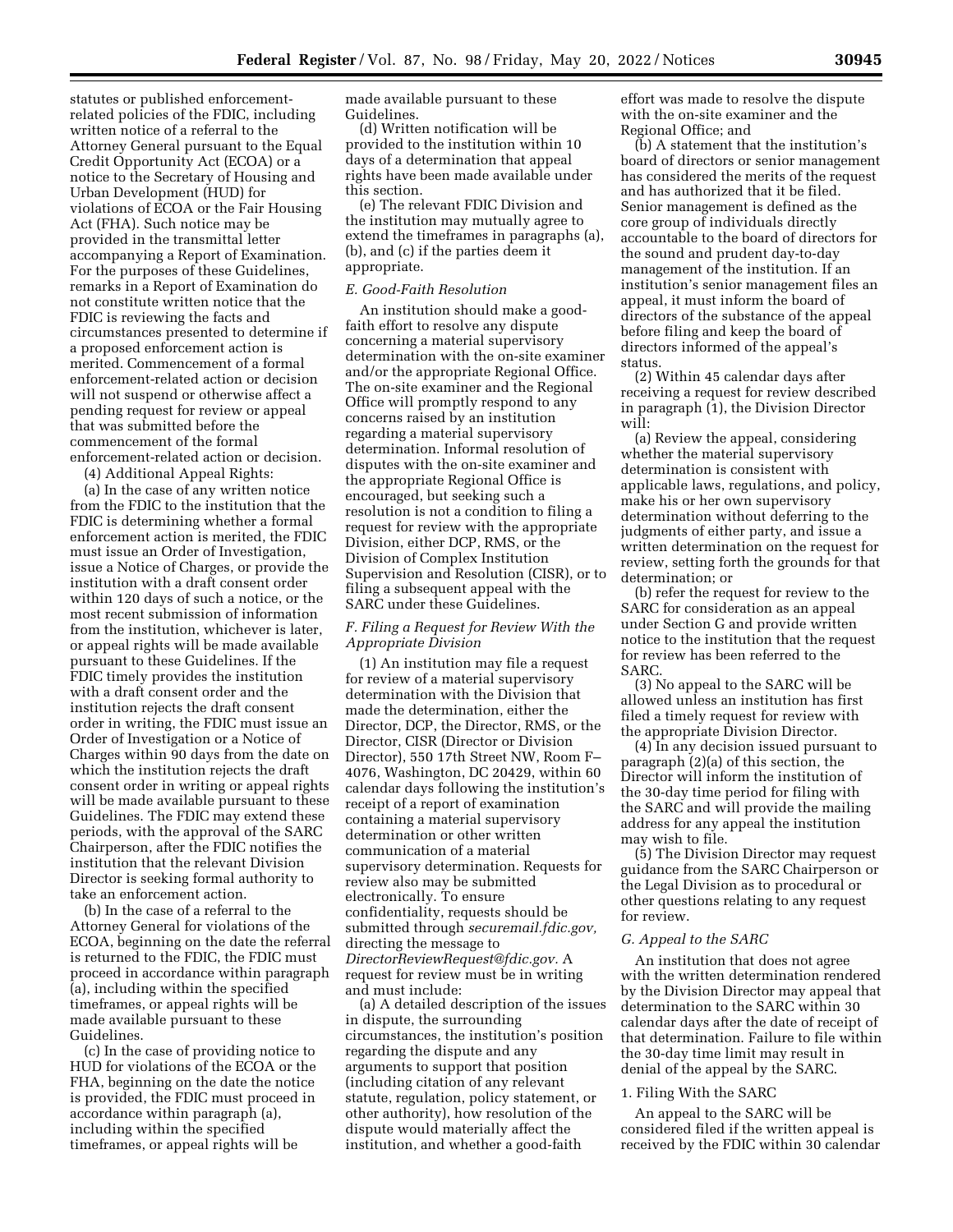days after the date of receipt of the Division Director's written determination or if the written appeal is placed in the U.S. mail within that 30 day period. The appeal should be sent to the address indicated on the Division Director's determination being appealed, or sent via email to *[ESS](mailto:ESS_Appeals@fdic.gov)*\_ *[Appeals@fdic.gov.](mailto:ESS_Appeals@fdic.gov)* An acknowledgment of the appeal will be provided to the institution, and copies of the institution's appeal will be provided to the Office of the Ombudsman and the appropriate Division Director.

#### 2. Contents of Appeal

The appeal should be labeled to indicate that it is an appeal to the SARC and should contain the name, address, and telephone number of the institution and any representative, as well as a copy of the Division Director's determination being appealed. If oral presentation is sought, that request should be included in the appeal. If expedited review is requested, the appeal should state the reason for the request. Only matters submitted to the appropriate Division Director in a request for review may be appealed to the SARC. Evidence not presented for review to the Division Director is generally not permitted; such evidence may be submitted to the SARC only if approved by the SARC Chairperson and with a reasonable time for the Division Director to review and respond. The institution should set forth all of the reasons, legal and factual, why it disagrees with the Division Director's determination. Nothing in the SARC administrative process shall create any discovery or other such rights.

#### 3. Burden of Proof

The burden of proof as to all matters at issue in the appeal, including timeliness of the appeal if timeliness is at issue, rests with the institution.

# 4. Submissions From the Ombudsman and the Division Director

The Ombudsman and the Division Director each may submit views regarding the appeal to the SARC within 30 calendar days of the date on which the appeal is received by the SARC.

# 5. Oral Presentation

The SARC will, if a request is made by the institution or by FDIC staff, allow an oral presentation. The SARC may hear oral presentations in person, telephonically, electronically, or through other means agreed upon by the parties. If an oral presentation is held, the institution and FDIC staff will be allowed to present their positions on the issues raised in the appeal and to

respond to any questions from the SARC.

#### 6. Consolidation, Dismissal, and Rejection

Appeals based upon similar facts and circumstances may be consolidated for expediency. An appeal may be dismissed by the SARC if it is not timely filed, if the basis for the appeal is not discernable from the appeal, or if the institution moves to withdraw the appeal. The SARC will decline to consider an appeal if the institution's right to appeal is not yet available under Section D(4), above.

# 7. Scope of Review and Decision

The SARC will be an appellate body and will make independent supervisory determinations. The SARC will review the appeal for consistency with the policies, practices, and mission of the FDIC and the overall reasonableness of, and the support offered for, the positions advanced. The SARC's review will be limited to the facts and circumstances as they existed prior to, or at the time the material supervisory determination was made, even if later discovered, and no consideration will be given to any facts or circumstances that occur or corrective action taken after the determination was made. The SARC will not consider any aspect of an appeal that seeks to change or modify existing FDIC rules or policy. The SARC, after consultation with the Legal Division, will refer any appeals that raise policy matters of first impression to the Chairperson's Office for its consideration. The SARC will notify the institution, in writing, of its decision concerning the disputed material supervisory determination(s) within 45 days after the date the SARC meets to consider the appeal, which meeting will be held within 90 days after either the date of the filing of the appeal or the date that the Division Director refers the appeal to the SARC.

# *H. Publication of Decisions*

Decisions of the SARC will be published as soon as practicable, and the published decisions will be redacted to avoid disclosure of the name of the appealing institution and any information exempt from disclosure under the Freedom of Information Act and the FDIC's document disclosure regulations found in 12 CFR part 309. In cases in which redaction is deemed insufficient to prevent improper disclosure, published decisions may be presented in summary form. Published SARC decisions may be cited as precedent in appeals to the SARC. Annual reports on the SARC's decisions

and Division Directors' decisions with respect to institutions' requests for review of material supervisory determinations also will be published.

# *I. Appeal Guidelines Generally*

Appeals to the SARC will be governed by these Guidelines. The SARC, with the concurrence of the Legal Division, will retain discretion to waive any provision of the Guidelines for good cause. Supplemental rules governing the SARC's operations may be adopted.

Institutions may request extensions of the time period for submitting appeals under these Guidelines from either the appropriate Division Director or the SARC Chairperson, as appropriate. If a filing under these Guidelines is due on a Saturday, Sunday, or a Federal holiday, the filing may be made on the next business day.

#### *J. Limitation on Agency Ombudsman*

The subject matter of a material supervisory determination for which either an appeal to the SARC has been filed, or a final SARC decision issued, is not eligible for consideration by the Ombudsman. However, pursuant to Section (G)(4) of these Guidelines, the Ombudsman may submit views to the SARC for its consideration in connection with any pending appeal.

# *K. Coordination With State Regulatory Authorities*

In the event that a material supervisory determination subject to a request for review is the joint product of the FDIC and a State regulatory authority, the Director, DCP, the Director, RMS, or the Director, CISR, as appropriate, will promptly notify the appropriate State regulatory authority of the request, provide the regulatory authority with a copy of the institution's request for review and any other related materials, and solicit the regulatory authority's views regarding the merits of the request before making a determination. In the event that an appeal is subsequently filed with the SARC, the SARC will notify the institution and the State regulatory authority of its decision. Once the SARC has issued its determination, any other issues that may remain between the institution and the State regulatory authority will be left to those parties to resolve.

# *L. Effect on Supervisory or Enforcement Actions*

The use of the procedures set forth in these Guidelines by any institution will not affect, delay, or impede any formal or informal supervisory or enforcement action in progress during the appeal or